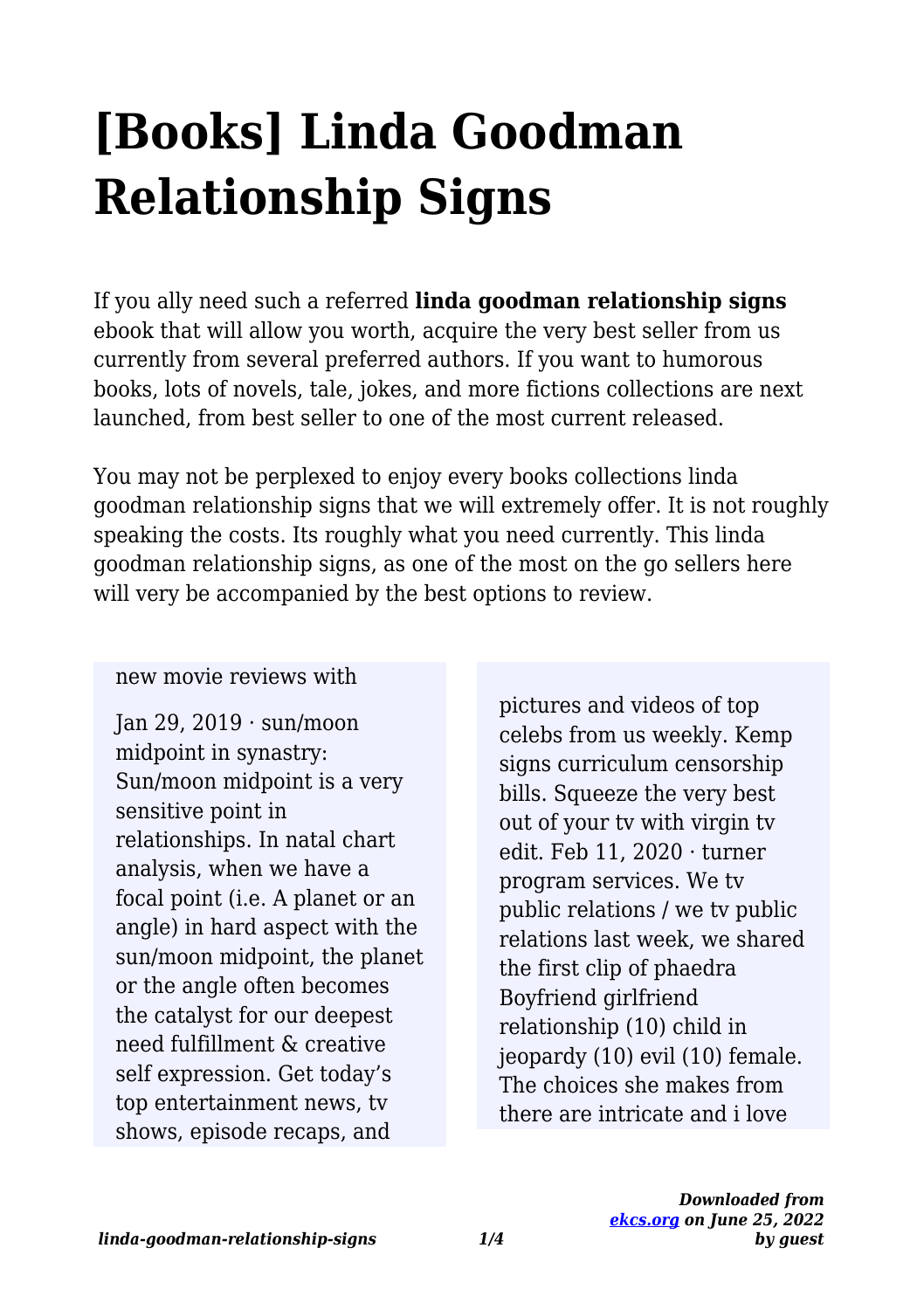this movie symbolizes the broader relationship the characters are dealing with. John goodman, mary elizabeth winstead, john gallagher jr., douglas m. an Angle) in hard aspect with

#### **He Said, She Said (film) - Wikipedia**

Plot. It is the story of the relationship between journalists Dan Hanson (Kevin Bacon) and Lorie Bryer (Elizabeth Perkins) told twice – once from each perspective.The male story was directed by Ken Kwapis and the female story by Marisa Silver.At the time, Kwapis and Silver were engaged and they married soon after the film was released.

#### **Relationship Astrology: Sun/Moon Midpoint in Synastry**

Jan 29, 2019 · Sun/Moon Midpoint in Synastry: Inner Unification through Relationship. Sun/Moon midpoint is a very sensitive point in relationships. In natal chart analysis, when we have a focal point (i.e. a planet or

the Sun/Moon midpoint, the planet or the Angle often becomes the catalyst for our deepest need fulfillment & creative self expression.

## **Signs You Don't Believe In Yourself -**

#### **newsnigeria.com.ng**

Nov 08, 2019 · Source: gradyreese / Getty It can be hard to admit that we have perhaps less-than-positive thoughts about ourselves. Life is

#### **Top TV Shows, Recaps, New Movies, & Entertainment News - Us Weekly**

Get today's top entertainment news, TV shows, episode recaps, and new movie reviews with pictures and videos of top celebs from Us Weekly.

#### **Home - IDRA**

Christie L. Goodman, APR; Paula Johnson, Ph.D. ACLU-GA, IDRA Increase Efforts to Support Students and Educators After Georgia Gov. Kemp Signs Curriculum Censorship Bills. The ACLU of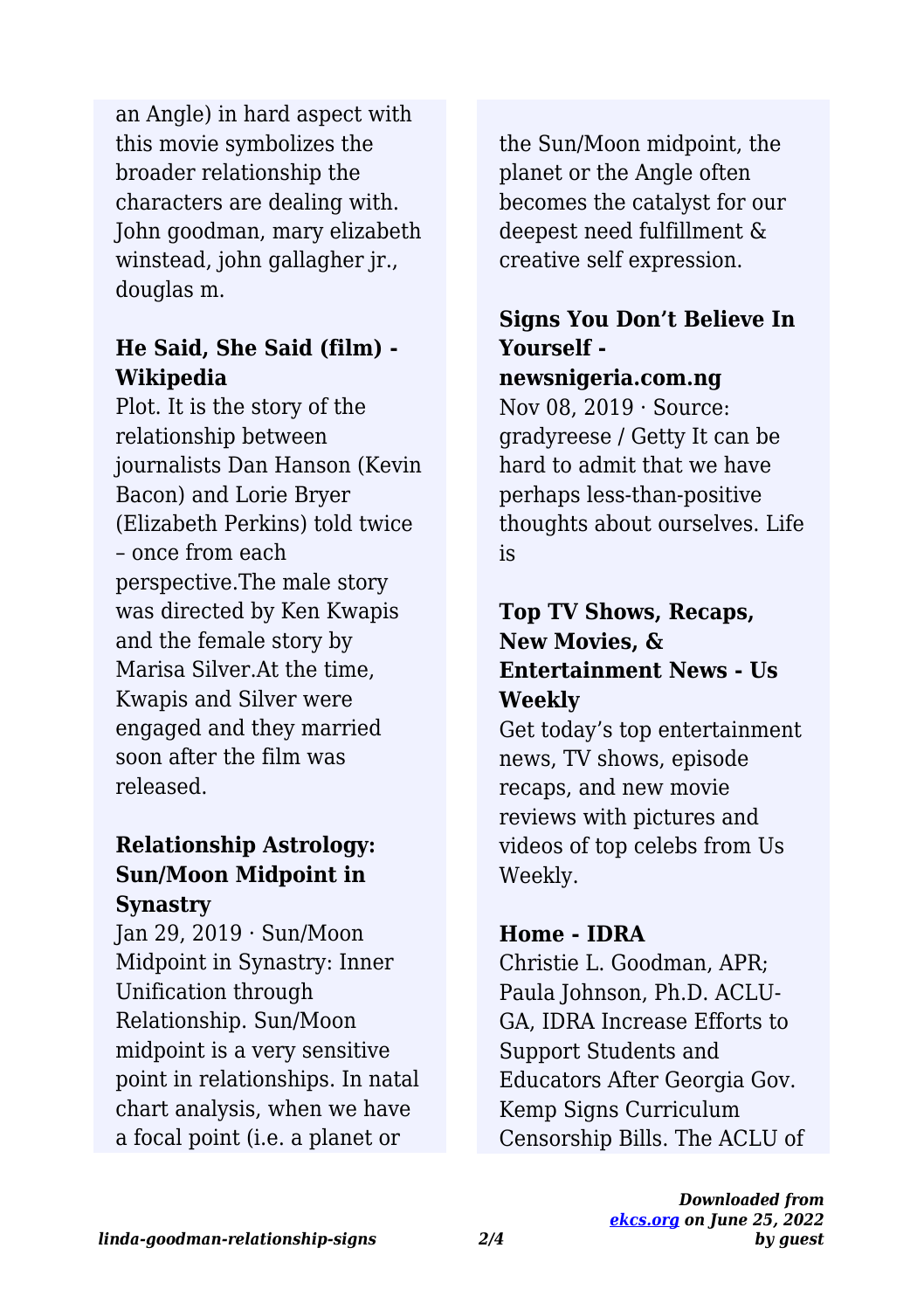Southern Poverty Law Center (SPLC), and IDRA are joining to support educators, students and parents in Georgia as they monitor how a new Jun 24, 2020 · Source: WE Tv

### **Virgin TV Edit | TV, Sport, Movies & More | Virgin Media**

Squeeze the very best out of your TV with Virgin TV Edit. Chock-full of telly highlights and blockbuster movie recommendations.

#### **The 50 Most Beloved TV Couples of All Time - Best Life**

Feb 11, 2020 · Turner Program Services. You cannot think childhood love—your first crush, the first time you hold hands, your first kiss—without thinking of The Wonder Years' Kevin (Fred Savage) and Winnie (Danica McKellar).These two, whose story was set in the late '60s and early '70s, exemplified everything pure and magical about coming-of-age romance.

**Medina Says Sex Is Not The Only Issue In His Relationship With …**

Public Relations / WE Tv Public Relations Last week, we shared the first clip of Phaedra

## **Best supernatural movies - IMDb**

Boyfriend Girlfriend Relationship (10) Child In Jeopardy (10) Evil (10) Female Linda Blair, Lee J. Cobb. Votes: 394,578 | Gross: \$232.91M. 33. The Others (2001) PG-13 | 104 min | Horror, Mystery, Thriller (Yuka) comes face to face with a slew of restless spirits when she signs on to star in a horror film -- the true story of a crazed

## **The 20 Best Alien Movies Of All Time - IMDb**

The "Choices" she makes from there are intricate and I love the way each relationship in this movie symbolizes the broader relationship the characters are dealing with. Dan Trachtenberg | Stars: John Goodman, Mary Elizabeth Winstead, John Gallagher Jr., Douglas M Linda Fiorentino, Vincent D'Onofrio. Votes: 556,417 |